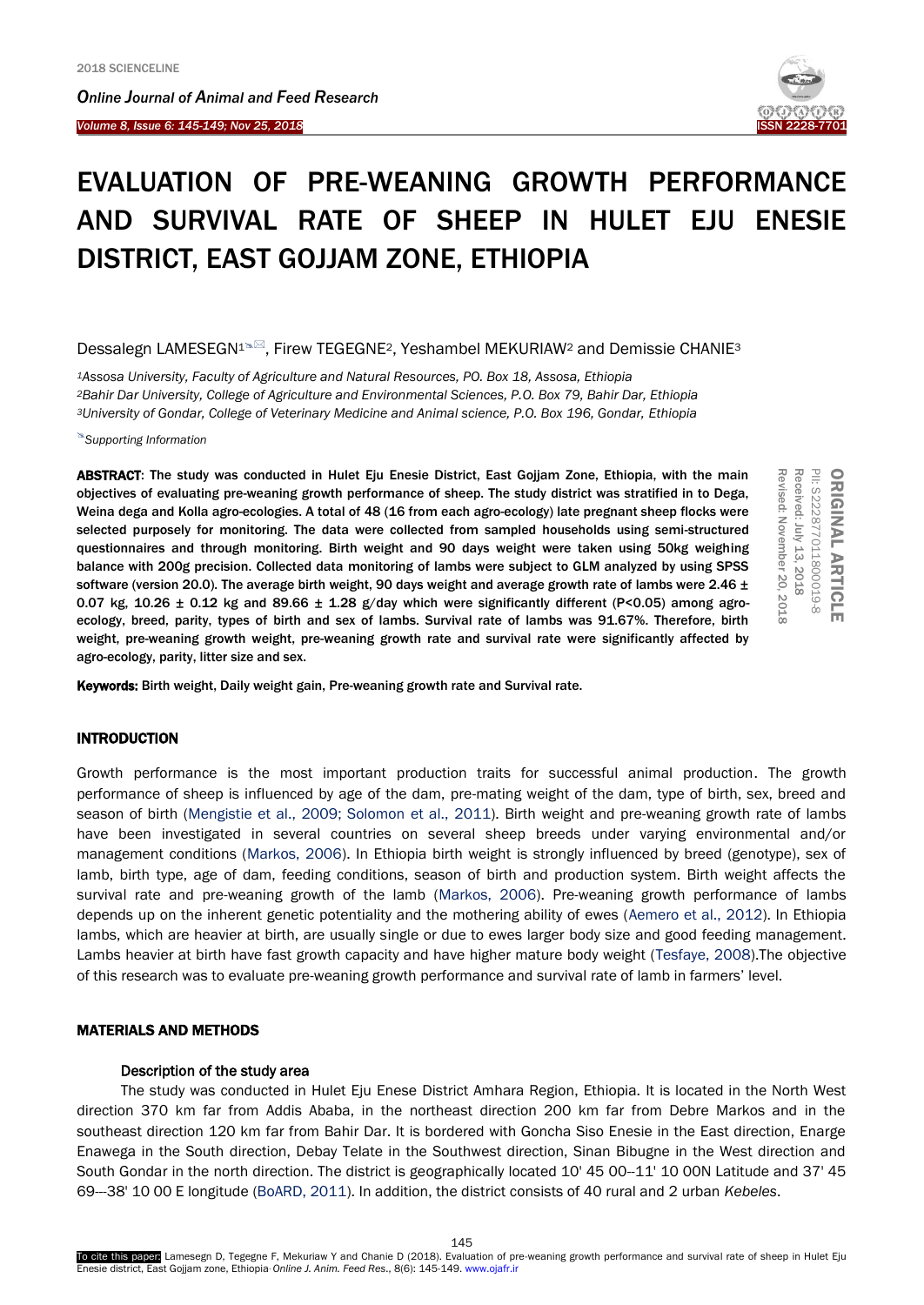# Sampling Methods and Data Collection Data source and management

Pre-weaning growth performance and survival rate of lambs under traditional management, were evaluated through monitoring. It was performed in three agro-ecologies of Hulet Eju Enesie district for 3 months. To undertake the monitoring 16 households from each agro-ecology (a total of 48) that had late pregnant sheep were selected purposely with the assistance of development agents and the pregnant sheep was given identification number. The birth weights of the lambs were taken within 24 hours after birth. The subsequent weight of lambs was taken at 15 days interval until 90 days of age (Aemero et al., 2012). The agro-ecology, breed, parity, birth type, sex, birth weight, weaning weight (weight at 90 days), average daily weight gain of 90 days and survival rate of the monitored lambs were collected. The live weight measurement was taken early in the morning before the lambs were allowed to suckle their dams by using portable weighing balance which has a capacity to measure 50kg with 200g precision. To estimate lamb survival rate (%) the following formula was used (Ibrahim, 1998)

Overall lamb survival rate (%) of flocks (per sheep):

Lamb survival rate  $(\%)$  = <u>Number of offspring weaned</u> x 100  $%$  (1) Number of offspring produced

## *Statistical Analysis*

Collected data were organized, summarized and analyzed using SPSS software (2011) version 20.0.

Sex, parity, birth type, breed and agro-ecology were fitted as fixed independent variables, while birth weight, pre- weaning weight and average daily weight gain were fitted as dependent variables. For analysis of pre-weaning growth performance and survival rates of lambs, the following model was used:

 $Y$ jkz =  $\mu$ + Sq + Tl + Bj + Pk + Xz + eqjkz (1)

Where, Yqljkz= the observation on (birth weight, pre-weaning weight and average daily weight gain, survival rate) on the nth lamb of the qth agro ecology, lth breed, jth birth type born in kth parity and zth sex

µ= the overall mean common to all animals in the study.

 $Sq = fixed effect of the qth age cocology (1 = dega, 2 = weina dega, 3 = kolla).$ 

Tl = fixed effect of the lth breed (1= not characterized ="local" sheep, 2=Washera crossbred).

Bj =fixed effect of the jth birth type  $(1=$  single,  $2 =$ twin).

Pk= fixed effect of the kth parity  $(k = 1, 2, 3, \ldots, 5)$ .

Xz= fixed effect of the zth sex (1=male, 2= female).

Eqjkz = is the random error.

# RESULTS AND DISCUSSION

#### Birth Weight

The average birth weight of sheep was  $2.46 \pm 0.07$  kg (Table 1). This result is relatively lower than Shigdaf et al. (2013) reported that the average mean birth weight for Washera, Farta and their crossbred sheep were 2.61  $\pm$ 0.01 kg,  $2.50 \pm 0.02$  kg and  $2.59 \pm 0.01$  kg, respectively in Western highland of Amhara Region.

Birth weight is strongly influenced by breed (genotype), sex of lamb, birth type, age of dam, agro-ecology and production system (Deribe, 2009). Major factors, which affect birth weight of lambs, are shown in the Table 1. Birth weight of lambs significantly varied (P<0.05) in different agro-ecological zone. Lambs born in dega area has significantly lower (P<0.05) birth weight than lambs in Weina dega and Kolla areas. This might be due to breed difference; in dega area only "local" sheep were found but in Weina dega and Kolla areas both Washera crossbred and "local" sheep were found so Washera crossbred gave high birth weight (Shigdaf et al., 2013). Lambs born in Kolla area were significantly lower (P<0.05) birth weight than Weinadega and significantly (P<0.05) higher than dega area lambs. This might due to environmental difference (nutrition of dam, climate) (Yenesew Abebe et al. 2013).

There was a difference in birth weight between two sheep types, Washera crossbred and "local" sheep, birth weight of Washera crossbred lambs (2.78 kg) was heavier (P<0.05) than birth weight of lambs born from "local" sheep (2.3 kg). The reason of birth weight difference might due to breed difference (Mesfin et al., 2014) and also due to high birth weight of Washera crossbred than "local" sheep and higher body weight of their dams relatively (Shigdaf et al., 2013). Ewes that gave birth for the first time their lambs were ignificantly lower (P<0.05) birth weight than those ewes that gave birth for second, third and fourth parity. This might be due to the higher body weight of ewes from the later parity and better mothering ability than the first parity (Aemero et al.,2012). It might be due to less development of the reproductive organs of first parity ewes to bear large fetus in which the physiology adjusts the fetal size (Markos, 2006). This is accordance with Deribe (2009) and Solomon et al. (2011).

Single born lambs were significantly higher (P<0.05) birth weight (2.55  $\pm$  0.08 kg) than twin born lambs (2.28  $\pm$  0.13 kg). This might be due to competition for nutrient and space from their dam before birth in the case of twin births (Ayele, 2015). The current finding is in agreement with reports of Deribe (2009); Solomon et al. (2011); Aemero

146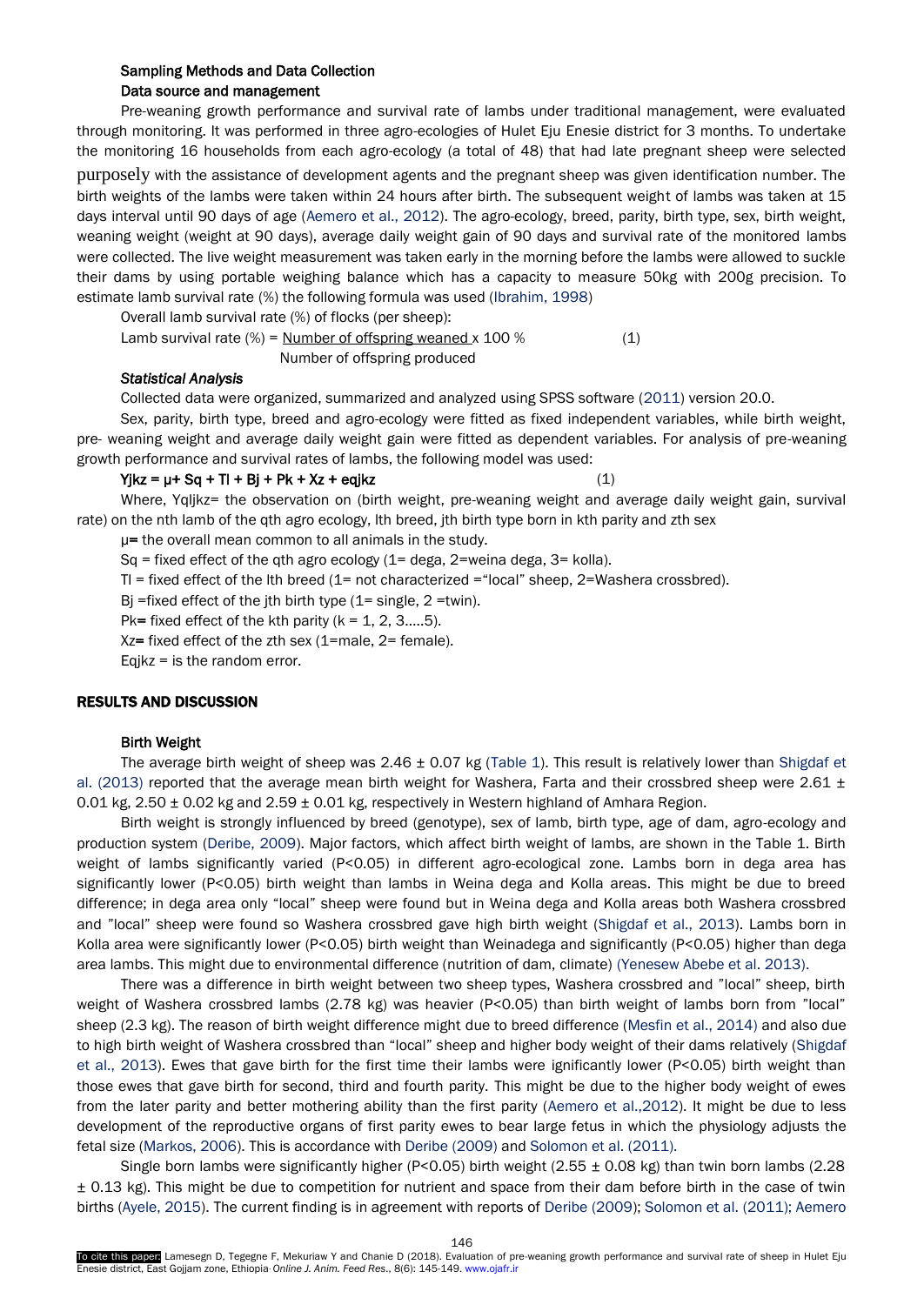et al.(2012) and Shigdaf et al. (2013), who reported that single -born lambs are heavier than their multiple born contemporaries in Alaba sheep, Gumuz sheep, Sekota sheep and "Washera, Farta and their crossbreed sheep" respectively. Male lambs had significantly heavier (P<0.05) birth weight (2.65  $\pm$  0.09 kg) than female (2.26  $\pm$  0.11 kg). This might be due to the presence of androgen in males, which stimulates skeletal growth (Mesfin *et al.,* 2014).

| <b>Table 1 - The mean of birth weight and weight at three months of age of sheep</b>                                        |                   |    |                                     |    |                                          |  |  |
|-----------------------------------------------------------------------------------------------------------------------------|-------------------|----|-------------------------------------|----|------------------------------------------|--|--|
| <b>Factors</b>                                                                                                              |                   | N  | Birth weight (Kg)<br>Mean $\pm$ S.E | N  | Weight at 90 days (Kg)<br>Mean $\pm$ S.E |  |  |
| Overall                                                                                                                     |                   | 48 | $2.46 \pm 0.07$                     | 44 | $10.26 \pm 0.12$                         |  |  |
| Agro-ecology                                                                                                                | Dega              | 16 | $2.10 \pm 0.13$ <sup>a</sup>        | 15 | $9.28 \pm 0.19^{\circ}$                  |  |  |
|                                                                                                                             | Weina dega        | 16 | $2.69 \pm 0.12$ <sup>b</sup>        | 15 | $11.34 \pm 0.18$ <sup>b</sup>            |  |  |
|                                                                                                                             | Kolla             | 16 | $2.55 \pm 0.12$ <sub>bc</sub>       | 14 | $9.98 \pm 0.18$ c                        |  |  |
| <b>Breeds</b>                                                                                                               | Washera crossbred | 16 | $2.78 + 0.12a$                      | 14 | $10.78 \pm 0.18^{\circ}$                 |  |  |
|                                                                                                                             | "Local" sheep     | 32 | $2.30 \pm 0.09^{\circ}$             | 30 | $10.00 \pm 0.13$ <sup>b</sup>            |  |  |
| Parity                                                                                                                      | 1                 | 12 | $1.97 \pm 0.14$ a                   | 9  | $7.01 \pm 0.21$ <sup>a</sup>             |  |  |
|                                                                                                                             | 2                 | 13 | $2.53 \pm 0.14$ <sup>b</sup>        | 13 | $11.22 \pm 0.21$ <sup>b</sup>            |  |  |
|                                                                                                                             | 3                 | 16 | $2.84 \pm 0.13$ <sup>b</sup>        | 16 | $12.72 \pm 0.19^b$                       |  |  |
|                                                                                                                             | 4                 | 6  | $2.62 \pm 0.19$ <sup>b</sup>        | 5  | $10.50 \pm 0.69$ <sup>b</sup>            |  |  |
|                                                                                                                             | 5                 |    | $2.10 \pm 0.46$ ab                  | 1  | $9.87 \pm 0.29^{\circ}$                  |  |  |
| Type of birth                                                                                                               | Single            | 34 | $2.55 \pm 0.08$ <sup>a</sup>        | 33 | $10.83 \pm 0.13$ <sup>a</sup>            |  |  |
|                                                                                                                             | <b>Twines</b>     | 14 | $2.28 \pm 0.13$ <sup>b</sup>        | 11 | $9.11 \pm 0.19^b$                        |  |  |
| Sex                                                                                                                         | Male              | 27 | $2.65 \pm 0.09$ <sup>a</sup>        | 26 | $10.79 \pm 0.14$ a                       |  |  |
|                                                                                                                             | Female            | 21 | $2.26 \pm 0.11$ <sup>b</sup>        | 18 | $9.67 \pm 0.16^b$                        |  |  |
| a, b, c means with different letter within the same column are significantly different (P< 0.05); N= number of observations |                   |    |                                     |    |                                          |  |  |

# Pre-weaning growth

The average mean pre-weaning growth of lambs was  $10.26 \pm 0.12$  kg (Table 1). This result is in line with Deribe (2009), who reported that the average 90 days weight of lambs was 10.35 ± 0.19 kg of Alaba sheep in Alaba district Southern Ethiopia.

Factors that affect pre-weaning growth weight of lambs are presented in Table 1. Lambs born at first and fifth parity had significantly lower (P<0.05) pre-weaning growth weight (7.01  $\pm$  0.21 kg and 9.87  $\pm$  0.29 kg) than lambs born from second, third and fourth parity ewes. This might be due to milk production and mothering ability improves with parity of the ewe up to fourth parity (Berhanu and Aynalem, 2011). Single lamb was significantly heavier (P<0.05) pre-weaning growth weight (10.83  $\pm$  0.13 kg) than twins lambs (9.11  $\pm$  0.19 kg) this might be due to single born lambs are the sole users of their dam milk (Markos, 2006). Male was significantly higher at (P<0.05) preweaning growth weight (10.79 ± 0.14 kg) than female (9.67 ± 0.16 kg). This might be due to attributed physiological functions, which play a major role in accelerating growth (Abbas *et al*., 2010). The current finding result are comparable to Deribe (2009); Aemeroet al. (2012); Shigdaf et al. (2013) and Mesfin et al. (2014).

# Growth Rate

The average daily weight gain of monitored lambs is presented in (Table 2). The average daily growth rate of lambs was 89.66  $\pm$  1.28 g/day. This is in agreement with Deribe (2009), who reported that the least square means of pre-weaning daily gain of Alaba sheep was 89.2 ± 1.98 g/day in Alaba district Southern Ethiopia. In contrast, the current finding is quite lower from the findings of Mesfin et al. (2014) and Aemero et al. (2012) who reported that the average daily weights gains of the local sheep and Sekota sheep breed from birth to weaning age were 121.56  $\pm$ 2.31and 101 ± 2.66 g/day respectively. The difference might be due to birth weight, breed, parity and sex (Markos, 2006).

Factors that affect pre-weaning growth rate of lambs are presented in (Table 2). Lambs born in Weina dega had significantly higher (P<0.05) daily weight gain (98.28 ± 2.17 g/day) than dega and Kolla agro-ecologies. Preweaning growth rate difference between Weina dega and Kolla might be due to nutritional difference (Yenesew et al., 2013).

Washera crossbred lambs were significantly heavier (P<0.05) in their average daily weight gain (92.68  $\pm$  2.20 g/day) than lambs born from "local" sheep (88.15  $\pm$  1.57 g/day). This might be due to lambs born from Washera crossbred sheep were fast grower since maternal in heritance is high at this age (Shigdaf et al., 2012). Lambs born from first parity had lower (P<0.05) average daily weight gain (64.08  $\pm$  2.51 g/day) than lambs born from second, third and fourth parity of ewes. Lambs born singly had significantly heavier (P<0.05) average daily weight gain than lambs born twins with the average result 93.85  $\pm$  1.53 g/day) and (81.29  $\pm$  2.30 g/day) respectively. This might be due to their difference in weight at birth (Markos, 2006). Average daily weight gain (92.43  $\pm$  1.71g) of males were heavier (P<0.05) than female (86.56 ± 1.91g). The superiority of males on pre-weaning average daily weight gain was

To cite this paper: Lamesegn D, Tegegne F, Mekuriaw Y and Chanie D (2018). Evaluation of pre-weaning growth performance and survival rate of sheep in Hulet Eju Enesie district, East Gojjam zone, Ethiopia. *Online J. Anim. Feed Res*., 8(6): 145-149. www.ojafr.ir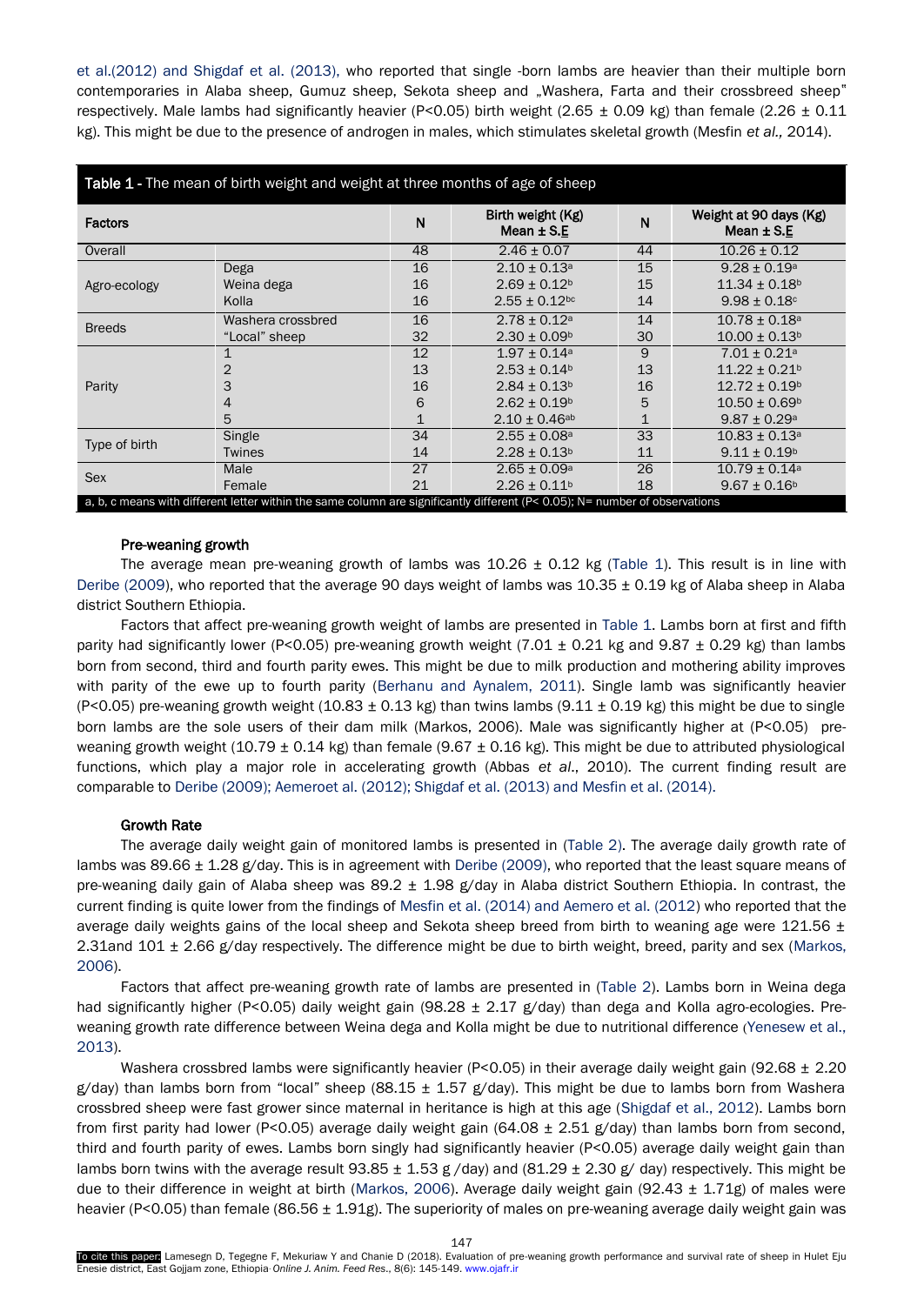apparently might be the result of their superior birth weights (Markos, 2006). In addition it might be to males being heavier than female due to testosterone estrogens and progesterone) hormone predominate in male and female (Mengistie et al., 2009). The current finding is in line with (Deribe, 2009; Aemero et al., 2012).

| Table 2 - Effects of different factors on Average Body Weight Gain of monitored lambs                                                         |               |    |                                 |  |  |
|-----------------------------------------------------------------------------------------------------------------------------------------------|---------------|----|---------------------------------|--|--|
| <b>Factors</b>                                                                                                                                |               | N  | ADWG (g/day)                    |  |  |
|                                                                                                                                               |               |    | Mean $\pm$ S.E                  |  |  |
| Overall                                                                                                                                       |               | 44 | $89.66 \pm 1.28$                |  |  |
| Agro-ecology                                                                                                                                  | Dega          | 15 | $83.83 \pm 2.26^{\circ}$        |  |  |
|                                                                                                                                               | Weina dega    | 15 | $98.28 \pm 2.17$ <sup>b</sup>   |  |  |
|                                                                                                                                               | Kolla         | 14 | $85.67 \pm 2.20$ a              |  |  |
| <b>Breeds</b>                                                                                                                                 | Washera cross | 14 | $92.68 \pm 2.20^{\circ}$        |  |  |
|                                                                                                                                               | "Local" sheep | 30 | $88.15 \pm 1.57$ <sup>b</sup>   |  |  |
| Parity                                                                                                                                        |               | 9  | $64.08 \pm 2.51$ <sup>a</sup>   |  |  |
|                                                                                                                                               | 2             | 13 | $96.55 \pm 2.44^b$              |  |  |
|                                                                                                                                               | 3             | 16 | $109.77 \pm 2.27$ <sup>c</sup>  |  |  |
|                                                                                                                                               | 4             | 5  | $86.11 \pm 3.48$ <sup>d</sup>   |  |  |
|                                                                                                                                               | 5             |    | $93.30 \pm 8.21$ <sub>bcd</sub> |  |  |
| Type of birth                                                                                                                                 | Single        | 33 | $93.85 \pm 1.53$ <sup>a</sup>   |  |  |
|                                                                                                                                               | <b>Twines</b> | 11 | $85.29 \pm 2.30$ <sup>b</sup>   |  |  |
| <b>Sex</b>                                                                                                                                    | Male          | 26 | $92.43 \pm 1.71$ <sup>a</sup>   |  |  |
|                                                                                                                                               | Female        | 18 | $89.56 \pm 1.91$ <sup>b</sup>   |  |  |
| a, b,c means with different letter within the same column are significantly different (P<0.05); N= Number of observations; ADWG=Average Daily |               |    |                                 |  |  |
| Weight Gain                                                                                                                                   |               |    |                                 |  |  |

# Survival Rate of Lambs

Factors that affect survival rate of lambs are presented in (Table 3). The overall survival rate of lamb was 89.57%. This result is consistent with Deribe, (2009) reported that the survival rate of lamb was 86.1%.in Alaba district Southern Ethiopia.Type of birth, sex of lambs, birth weight, parity and nutritional status of dam affect survival of lambs (Kassaye, 2011). Lambs born in dega and Weina dega agro-ecology had better pre-weaning survival rate than Kolla agro-ecologies. This might be due to sheep are versatile animal in dega and Weina dega agro-ecology (Deribe, 2009). Low survival rate of lamb in Kolla might be environmental factors (differences in feed availability, housing and ambient temperature, etc). "Local" sheep had highest survival rate than Washera crossbred lambs (Yenesew et al.2013). Lambs born from first parity had lowest survival rate than second, third and fourth party of ewes. This might be due to first parity ewes do not produce enough milk to nurse their lambs (Berhanu and Aynalem,2011). Might be to early age at first mating under uncontrolled traditional breeding system (Demissie, 2015). Single born lambs had higher survival rate than twins. This might be due to lambs born singly was sole user of dam milk and had better body weight during birth. Male lambs had better survival rate than female. The current finding is in agreement with reports of Deribe (2009) and Mengistie et al (2011) for Alaba and Washera sheep respectively.

| Table 3 - Survival rate of monitored lambs |               |             |                                |  |  |
|--------------------------------------------|---------------|-------------|--------------------------------|--|--|
| <b>Factors</b>                             |               | N           | Survival to<br>90 days age (%) |  |  |
| Overall                                    |               | 44          | 91.67                          |  |  |
|                                            | Dega          | 15          | 93.75                          |  |  |
| Agro-ecology                               | Weina dega    | 15          | 93.75                          |  |  |
|                                            | Kolla         | 14          | 87.50                          |  |  |
| <b>Breeds</b>                              | Washera cross | 14          | 87.50                          |  |  |
|                                            | "Local" sheep | 30          | 93.75                          |  |  |
|                                            | 1             | 9           | 75                             |  |  |
|                                            | 2             | 13          | 100                            |  |  |
| Parity                                     | 3             | 16          | 100                            |  |  |
|                                            | 4             | 5           | 83.33                          |  |  |
|                                            | 5             | $\mathbf 1$ | 100                            |  |  |
| Type of birth                              | Single        | 33          | 97.06                          |  |  |
|                                            | <b>Twines</b> | 11          | 78.57                          |  |  |
| <b>Sex</b>                                 | Male          | 26          | 96.30                          |  |  |
|                                            | Female        | 18          | 85.71                          |  |  |
| N= number of respondents                   |               |             |                                |  |  |